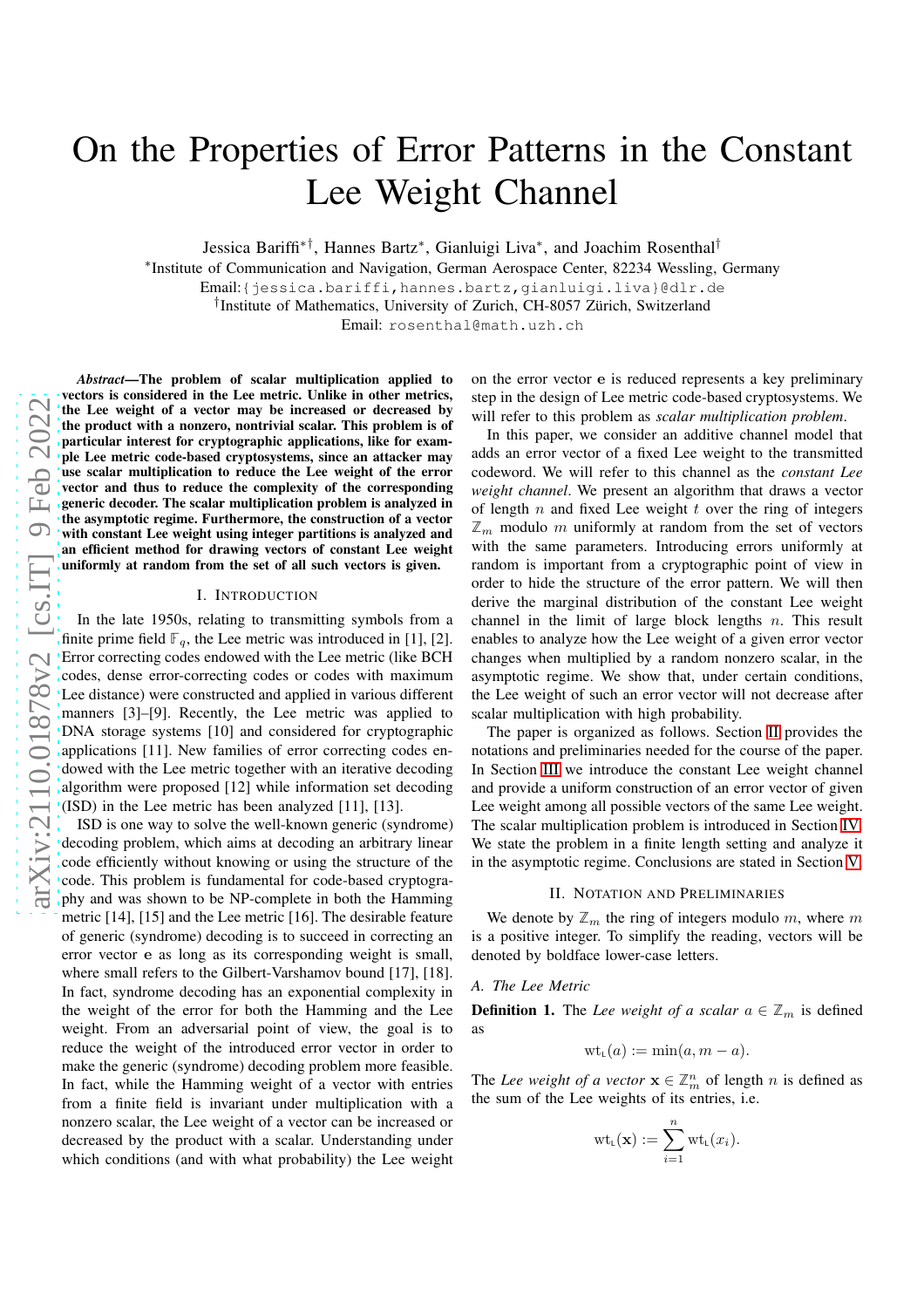Note that the Lee weight of an element  $a \in \mathbb{Z}_m$  is upper bounded by  $|m/2|$ . Hence, the Lee weight of a length-n vector **x** over  $\mathbb{Z}_m$  is at most  $n \cdot \lfloor m/2 \rfloor$ . To simplify the notation, we define

$$
r := \lfloor m/2 \rfloor.
$$

Furthermore, we observe that if  $m \in \{2,3\}$  the Lee weight is equivalent to the Hamming weight.

If we consider the elements of  $\mathbb{Z}_m$  as points placed along a circle such that the circle is divided into  $m$  arcs of equal length, then the Lee distance between two distinct values  $a$  and  $b$  can be interpreted as the smallest number of arcs separating the two values. Therefore, the following property holds

$$
wt_{L}(a) = wt_{L}(m-a) \text{ for every } a \in \{1,\ldots,r\}. \tag{1}
$$

The Lee distance between two vectors is defined as follows.

**Definition 2.** Let  $x, y \in \mathbb{Z}_m^n$ . The *Lee distance* between x and y is given by the Lee weight of their difference, i.e.

$$
d_L(\mathbf{x}, \mathbf{y}) := \text{wt}_{\mathsf{L}}(\mathbf{x} - \mathbf{y}).
$$

It is well-known that the Lee distance indeed induces a metric.

# *B. Useful Results from Information Theory*

Let X be a random variable over an alphabet X with probability distribution P, where  $P(x) := P(X = x)$  with  $x \in \mathcal{X}$ . The entropy  $H(X)$  is defined as

$$
H(X) := -\sum_{x \in \mathcal{X}} P(x) \log(P(x)).
$$

The Kullback-Leibler divergence between two distributions Q and  $P$  is denoted as

$$
D(Q \mid\mid P) := \sum_{x \in \mathcal{X}} Q(x) \log \left( \frac{Q(x)}{P(x)} \right)
$$

<span id="page-1-3"></span>Theorem 1 (Conditional Limit Theorem [19, Theorem 11.6.2]). Let  $E$  be a closed convex subset of probability distributions over a given alphabet  $\mathcal X$  and let  $Q$  be a distribution not in E over the same alphabet X. Consider  $X_1, \ldots, X_n$ to be discrete random variables drawn i.i.d.  $\sim Q$  and let  $P^*$  = arg min $_{P \in E} D(P || Q)$ . Denote by  $X^n$  the random sequence  $(X_1, \ldots, X_n)$  and  $P_{X^n}$  its empirical distribution. Then for any  $a \in \mathcal{X}$ 

$$
\mathbb{P}\left(X_1 = a \,|\, P_{X^n} \in E\right) \longrightarrow P^{\star}(a)
$$

in probability as  $n$  grows large.

# *C. Combinatorics*

Definition 3. Let t and s be positive integers. An *integer partition* of t into s parts is an s-tuple  $\lambda := (\lambda_1, \dots, \lambda_s)$ of positive integers satisfying the following two properties:

i.  $\lambda_1 + \ldots + \lambda_s = t$ ,

ii.  $\lambda_1 \geq \lambda_2 \geq \ldots \geq \lambda_s$ .

The elements  $\lambda_i$  are called *parts* and we say that s is the *length* of the partition  $\lambda$ .

Note that the order of the parts does not matter. This means that, for instance, the tuples  $(1, 1, 2)$ ,  $(1, 2, 1)$  and  $(2, 1, 1)$  are all identical and represented only by  $(2, 1, 1)$ . We will denote by  $\Pi_{\lambda}$  the set of all permutations of an integer partition  $\lambda$ . Let  $n_i$  denote the number of occurrences of a positive integer i in an integer partition  $\lambda$  of t, where  $i \in \{1, \ldots, t\}$ , then  $|\Pi_{\lambda}| = \left(\frac{\bar{t}}{n_1,...,n_t}\right) = \frac{t!}{n_1!...n_t!}.$ 

In the following, we use  $P(t)$  to denote the set of integer partitions of t. We write  $\mathcal{P}_k(t)$  instead, if we restrict  $\mathcal{P}(t)$ to those partitions with part sizes not exceeding some fixed nonnegative integer value k. Note that for any  $\lambda \in \mathcal{P}_k(t)$  its length  $\ell_{\lambda}$  is bounded by  $\lceil \frac{t}{k} \rceil \leq \ell_{\lambda} \leq t$ .

<span id="page-1-4"></span>We will now introduce a definition describing vectors whose Lee weight decomposition is based on a given integer partition.

<span id="page-1-2"></span>**Definition 4.** For a positive integer  $n$  and a given partition  $\lambda \in \mathcal{P}_r(t)$  of a positive integer t, we say that a length-n vector **x** has *weight decomposition*  $\lambda$  *over*  $\mathbb{Z}_m$  if there is a one-to-one correspondence between the Lee weight of the nonzero entries of x and the parts of  $\lambda$ .

**Example 1.** Let  $n = 5$  and let  $\lambda = (2, 1, 1)$  be an integer partition of  $t = 4$  over  $\mathbb{Z}_7$ . All vectors of length n over  $\mathbb{Z}_7$ consisting of one element of Lee weight 2 and two elements of Lee weight 1 have weight decomposition  $\lambda$ .

<span id="page-1-0"></span>We will denote the set of all vectors of length  $n$  of the same weight decomposition  $\lambda \in \mathcal{P}(t)$  by  $\mathcal{V}_{t,\lambda}^{(n)}$ .

III. THE CONSTANT LEE WEIGHT CHANNEL

Let us consider a channel

$$
\mathbf{y} = \mathbf{x} + \mathbf{e},
$$

where y, x and e are length-n vectors over  $\mathbb{Z}_m$  and the channel introduces the error vector e uniformly at random from the set  $S_{t,m}^{(n)}$  of all vectors in  $\mathbb{Z}_m^n$  with a fixed Lee weight t, i.e.

$$
\mathcal{S}_{t,m}^{(n)}:=\{\mathbf{e}\in\mathbb{Z}_m^n\,|\,\operatorname{wt}_{\scriptscriptstyle \sf L}(\mathbf{e})=t\}.
$$

#### *A. Marginal Channel Distribution*

Since certain decoder types (e.g., iterative decoders employed for low-density parity-check codes defined over integer rings) require the knowledge of the channel's marginal conditional distribution, our goal is to describe the marginal distribution  $P_e$ , for a generic element  $E$  of the error.

<span id="page-1-1"></span>Lemma 1. The marginal distribution of a constant Lee weight channel over  $\mathbb{Z}_m$  is given by

$$
P_e^* = \frac{1}{\sum_{j=0}^{m-1} \exp(-\beta \operatorname{wt}_{L}(j))} \exp(-\beta \operatorname{wt}_{L}(e)),
$$

for some constant  $\beta > 0$ .

*Proof.* Following [19, Ch. 12], we are looking for a distribution  $\mathbf{P} = (P_0, \dots, P_{m-1})$  that maximizes the entropy function

$$
\mathrm{H}_e(\mathbf{P}) := -\sum_{e=0, P_e \neq 0}^{m-1} P_e \log P_e
$$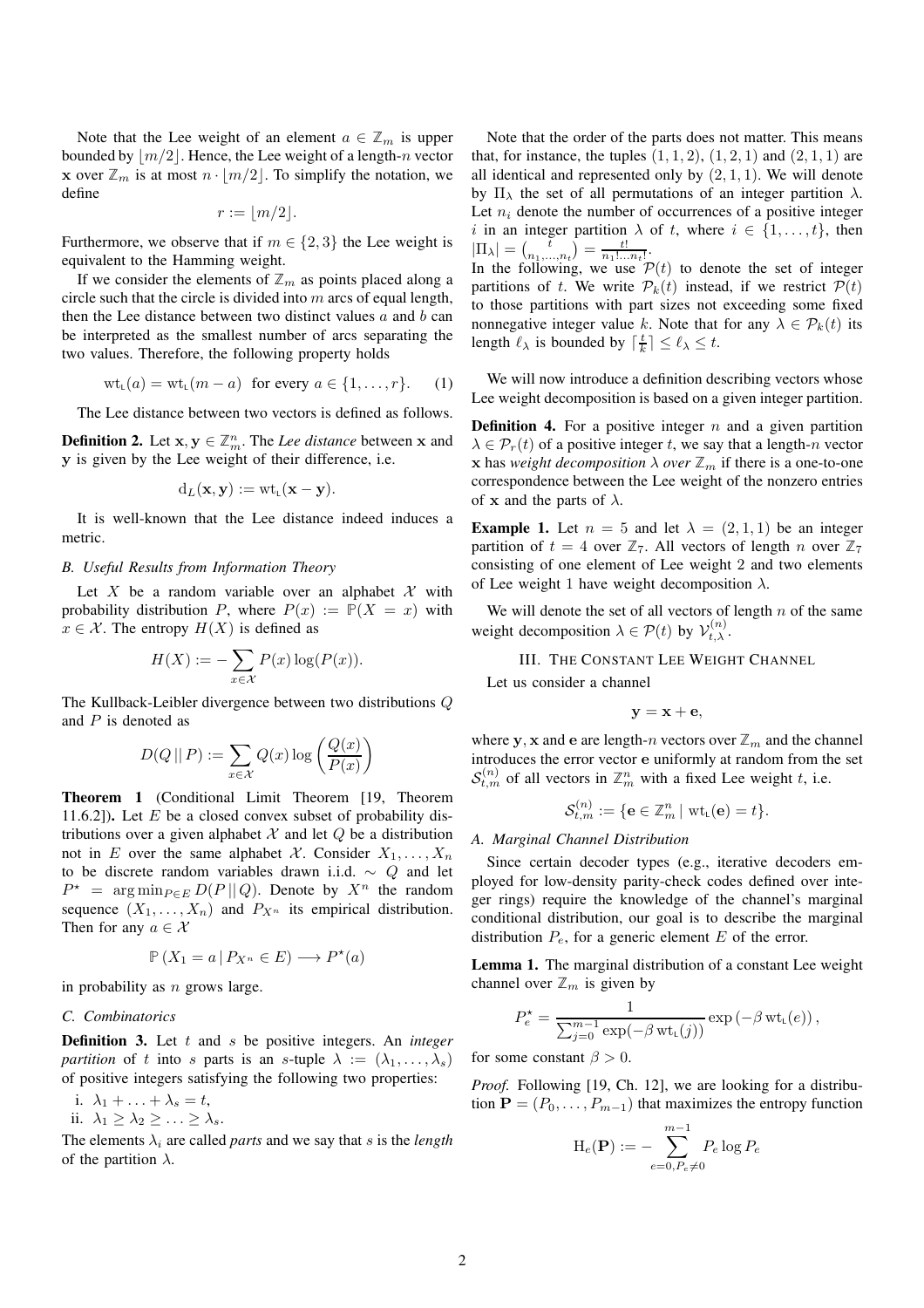under the constraint that the Lee weight of the vector is  $t$ , or equivalently, that the normalized Lee weight of the error vector is  $\delta := t/n$ , i.e.

$$
\sum_{e=0}^{m-1} \text{wt}_{\mathsf{L}}(e) P_e = \delta.
$$

Let us introduce a Lagrange multiplier  $\beta > 0$ , which is the solution to

$$
\delta = \frac{(k-1)e^{(k+1)\beta} - ke^{k\beta} + e^{\beta}}{(e^{\beta k} - 1)(e^{\beta} - 1)}
$$

with  $k = r + 1$ . Then the optimization problem has the following solution

$$
P_e^* = \kappa \exp(-\beta \operatorname{wt}_{L}(e)), \qquad (2)
$$

where  $\kappa$  is a normalization constant enforcing  $\sum_{e} P_e^* = 1$ .

The solution [\(2\)](#page-2-0) is closely related to the problem in statistical mechanics of finding the distribution of the energy state of a given system [19]–[21]. Here, we may interpret the energy value of the particles as the Lee weight  $wt_{\iota}(e)$  of an element  $e \in \mathbb{Z}_m$ . Note that for the channel law determined by Lemma [1,](#page-1-1) the optimum decoder will seek for the codeword at minimum Lee distance from the channel output y.

#### *B. Error Pattern Construction*

In the following we will present an algorithm that draws a vector uniformly at random from  $S_{t,m}^{(n)}$  for given parameters  $n, t$  and m. The idea is inspired by the algorithm presented in [12]. We start from partitioning the desired Lee weight  $t$  into integer parts of size at most  $r$ , since the Lee weight of any  $a \in \mathbb{Z}_m$  is at most r. The main difference to the algorithm presented in [12, Lemmas 2 and 3], and crucial to design the vector uniformly at random from  $S_{t,m}^{(n)}$ , is that the integer partition of  $t$  is not chosen uniformly at random from the set of all integer partitions  $\mathcal{P}_r(t)$  of t. In fact, picking a partition uniformly at random from  $\mathcal{P}_r(t)$  yields that some of the vectors in  $S_{t,m}^{(n)}$  are more probable than others. Therefore, we need to understand the number of vectors with weight decomposition  $\lambda$ , for a fixed partition  $\lambda \in \mathcal{P}_r(t)$ . The following result gives an answer to this question.

<span id="page-2-2"></span>**Lemma 2.** Let  $n, m$  and t be positive integers with  $t \leq n$ and consider the set of partitions  $\mathcal{P}_r(t)$  of t with part sizes not exceeding r. For any  $\lambda \in \mathcal{P}_r(t)$  the number of vectors of length *n* over  $\mathbb{Z}_m$  with weight decomposition  $\lambda$  is given by

$$
\left|\mathcal{V}_{t,\lambda}^{(n)}\right| = \begin{cases} 2^{\ell_{\lambda}} \left|\Pi_{\lambda}\right| {n \choose \ell_{\lambda}} & \text{if } m \text{ is odd,} \\ 2^{\ell_{\lambda} - c_{r,\lambda}} \left|\Pi_{\lambda}\right| {n \choose \ell_{\lambda}} & \text{else} \end{cases}
$$

where  $c_{r,\lambda} = |\{i \in \{1,\dots,\ell_\lambda\} | \lambda_i = r\}|.$ 

*Proof.* Recall from Definition [4](#page-1-2) that  $V_{t,\lambda}^{(n)}$  consists of all length  $n$  vectors  $x$  whose nonzero entries are in one-to-one correspondence with the parts of  $\lambda$ . Let  $x_{i_1}, \ldots, x_{i_{\ell_{\lambda}}}$  denote the nonzero positions of x and let us first consider the case where

<span id="page-2-1"></span>
$$
\operatorname{wt}_{\mathsf{L}}(x_{i_1}) = \lambda_1, \ldots, \, \operatorname{wt}_{\mathsf{L}}(x_{i_{\ell_{\lambda}}}) = \lambda_{\ell_{\lambda}}.\tag{3}
$$

Finding the number of such vectors relies on the "selection with repetition" problem [22, Section 1.2], which implies that this number is exactly  $\begin{pmatrix} \text{number of zeros} + \text{free spaces} - 1 \\ \text{free spaces} - 1 \end{pmatrix}$ , i.e.

$$
\binom{(n-\ell_\lambda) + (\ell_\lambda+1) - 1}{(\ell_\lambda+1) - 1} = \binom{n}{\ell_\lambda},
$$

where with "free spaces" we mean all the possible gaps in front, between and at the end of the parts of  $\lambda$ .

<span id="page-2-0"></span>If m is odd, the number  $n_i$  of elements in  $\mathbb{Z}_m$  having a nonzero Lee weight i is always 2 for every possible Lee weight  $i \in$  $\{1, \ldots, r\}$ . Hence, there are  $2^{\ell_{\lambda}} {n \choose \ell_{\lambda}}$  vectors satisfying [\(3\)](#page-2-1). On the other hand, if m is even, then  $n_i = 2$  for  $i \in \{1, \ldots, r-1\}$ and  $n_r = 1$ . If we define  $c_{r,\lambda} = |\{i \in \{1, \dots, \ell_\lambda\} | \lambda_i = r\}|$ to be the number of parts of  $\lambda$  equal to r, then the number of parts of  $\lambda$  that can be flipped is  $2^{\ell_{\lambda}-c_{r,\lambda}}$ . Hence, the number of vectors satisfying [\(3\)](#page-2-1) is  $2^{\ell_{\lambda}-c_{r,\lambda}} \binom{n}{\ell_{\lambda}}$ .

Finally, since the ordering of the nonzero elements of  $x$  is not necessarily the same as the order of the parts of  $\lambda$ , we multiply  $\binom{n}{\ell_{\lambda}}$  by the number of permutations  $|\Pi_{\lambda}|$  of  $\lambda$  and obtain the desired result.  $\Box$ 

Finally, the actual vector construction over  $\mathbb{Z}_m$ , described in Algorithm [1,](#page-3-1) mainly consists of picking a partition  $\lambda \in$  $\mathcal{P}_r(t)$  of the Lee weight t with part sizes not exceeding r. The probability of  $\mathbf{x} \in \mathcal{S}_{t,m}^{(n)}$  with weight decomposition  $\lambda \in \mathcal{P}_r(t)$ is given by

$$
p_{\lambda} := \frac{\left|\mathcal{V}_{t,\lambda}^{(n)}\right|}{\sum_{\tilde{\lambda} \in \mathcal{P}_{r(t)}} \left|\mathcal{V}_{t,\tilde{\lambda}}^{(n)}\right|}.
$$

The idea is to choose the integer partition according to the probability mass function  $\mathcal{X}_{t,m}^{(n)}$  defined by the probabilities  $p_{\lambda}$ , for  $\lambda \in \mathcal{P}_r(t)$ . We will denote this procedure by

$$
\lambda \stackrel{\mathcal{X}^{(n)}_{t,m}}{\longleftarrow} \mathcal{P}_r(t).
$$

We then randomly flip the elements of the partition modulo  $m$  and assign these values to randomly chosen positions of the error vector. Choosing an element  $a$  uniformly at random from a given set A will be denoted by  $a \stackrel{\$}{\longleftarrow} A$ . We want to emphasize at this point that for fixed parameters  $n, t$  and  $m$ the computation of  $\mathcal{X}_{t,m}^{(n)}$  needs to be done only once at the beginning, since the distribution is only dependent on these parameters and does not change anymore.

**Theorem 2.** Let  $n, m$  and  $t$  be positive integers. Algorithm [1](#page-3-1) draws a vector uniformly at random among  $S_{t,m}^{(n)}$ .

*Proof.* First note that  $\mathcal{S}_{t,m}^{(n)} = \bigsqcup_{\lambda \in \mathcal{P}_r(t)} \mathcal{V}_{t,\lambda}^{(n)}$ , where  $\bigsqcup$  denotes the disjoint union of sets. Hence, we want to pick  $\lambda \in \mathcal{P}_r(t)$ such that all the vectors in  $S_{t,m}^{(n)}$  are equally probable to be drawn. The choice of  $\lambda$  is decisive for the set  $\mathcal{V}_{t,\lambda}^{(n)}$ . Since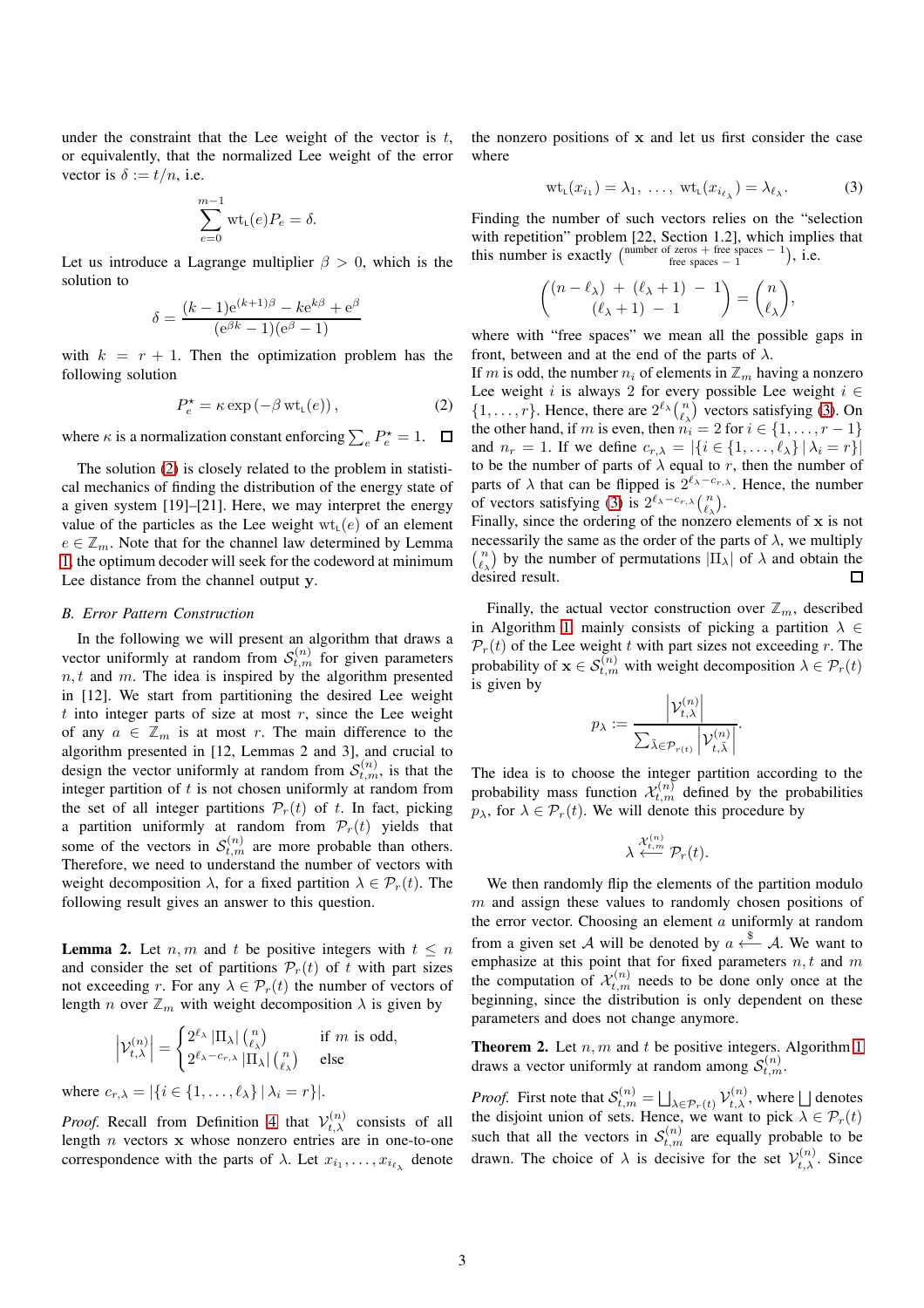<span id="page-3-1"></span>**Algorithm 1** Drawing a vector uniformly at random from  $\mathcal{S}_{t,m}^{(n)}$ 

**Require:**  $n, m, t \in \mathbb{N}_{>0}$ , distribution  $\mathcal{X}_{t,m}^{(n)}$ Ensure:  $e \overset{\$}{\leftarrow} \mathcal{S}^{(n)}_{t,m}$ 1:  $\lambda \stackrel{\mathcal{X}_{t,m}^{(n)}}{\longleftarrow} \mathcal{P}_r(t)$ 2:  $F = \{f_1, \ldots, f_{\ell_{\lambda}}\} \stackrel{\$}{\leftarrow} \{\pm 1\}^{\ell_{\lambda}}$ 3:  $\text{supp}(\mathbf{e}) \stackrel{\$}{\leftarrow} \{S \subset \{1, \ldots, n\} : |S| = \ell_{\lambda}\}\$ 4: for  $i = 1, ..., n$  do 5: if  $i \in \text{supp}(\mathbf{e})$  then 6:  $e_i \leftarrow f_i \cdot \lambda_i$ 7: else 8:  $e_i = 0$ 9: end if 10: end for 11: **return** random permutation( $e$ )

 $\left|\mathcal{V}_{t,\lambda}^{(n)}\right|$  changes with  $\lambda$ , we pick  $\lambda$  according to distribution  $p_{\lambda}$ from  $\mathcal{X}_{t,m}^{(n)}$  using Lemma [2](#page-2-2) and the result follows.

# IV. SCALAR MULTIPLICATION PROBLEM

<span id="page-3-0"></span>While we know that the Hamming weight of a vector over a finite field is invariant under multiplication with a nonzero scalar, the Lee weight can possibly change. In this section, we analyze the behavior of the Lee weight of a vector when multiplied by a scalar. Recalling that the Lee metric coincides with the Hamming metric over  $\mathbb{Z}_2$  and  $\mathbb{Z}_3$ , in the following we will focus only on the case where the Lee weight is different from the Hamming weight, i.e. we focus on  $\mathbb{Z}_m$  with  $m > 3$ .

Remark 1. Even though we will not discuss the following, we want to emphasize at this point that the Hamming weight is *not* invariant under multiplication with a nonzero scalar when working over a finite integer ring that is not a field.

## *A. Problem Statement*

We now establish bounds on the probability of reducing the Lee weight of a random vector by multiplying it with a random nonzero scalar.

<span id="page-3-4"></span>**Problem 1.** Consider the ring of integers  $\mathbb{Z}_m$ , with  $m > 3$ . Given a random vector  $\mathbf{x} \in \mathbb{Z}_m^n$  with Lee weight  $\text{wt}_{\mathsf{L}}(\mathbf{x}) = t$ uniformly distributed in  $S_{t,m}^{(n)}$ . Let a be chosen uniformly at random from  $\mathbb{Z}_m \setminus \{0\}$ . Find the probability that the Lee weight of  $a \cdot x$  is less than the Lee weight t of x, i.e.

$$
\mathbb{P}\left(\mathrm{wt}_{\mathsf{L}}(a\cdot x)
$$

For simplicity, let us define the following event

$$
F := \{ \text{wt}_{\mathsf{L}}(a \cdot \mathbf{x}) < t \}.
$$

We denote by  $Q_x$  the empirical distribution of the entries of x. Recall the distribution  $P^*$  defined in [\(2\)](#page-2-0). We will rewrite  $\mathbb{P}(F)$  by distinguishing between vectors x with  $Q_x$  close to  $P^*$ and all others, where by "close" we mean with respect to the

Kullback-Leibler divergence, i.e.  $Q_x$  satisfies  $D(Q_x || P^*) < \varepsilon$ for some  $\varepsilon > 0$  small. We have that

<span id="page-3-2"></span>
$$
\mathbb{P}(F) \le \mathbb{P} \left( \text{wt}_{L}(a \cdot \mathbf{x}) < t \, | \, D(Q_{\mathbf{x}} \, || \, P^{\star}) < \varepsilon \right) \\
\quad + \mathbb{P} \left( D(Q_{\mathbf{x}} \, || \, P^{\star}) \ge \varepsilon \right). \tag{4}
$$

Note that the probability  $\mathbb{P}(F)$  is dependent on three parameters: the length  $n$  of the constructed vector  $x$ , the size m of the integer ring and the given Lee weight  $t$  of  $x$ . The evaluation of the bound [\(4\)](#page-3-2) is challenging for  $m > 3$ , finite  $n$  and generic  $t$ . In the following subsection we will describe how to attack the problem for  $n$  large.

#### *B. Asymptotic Analysis*

Let us focus now on the asymptotic regime, i.e. where the block length  $n$  tends to infinity. Note here that we let  $wt_1(\mathbf{x}) = t$  grow linearly with n. Let us denote by  $U(\mathbb{Z}_m)$  the uniform distribution over  $\mathbb{Z}_m$  and let E be the set of probability distributions over  $\mathbb{Z}_m$  with an average Lee weight  $\delta := t/n$ , i.e.

$$
E := \left\{ p = (p_0, \dots, p_{m-1}) \Big| \sum_{i=0}^{m-1} p_i = 1 \text{ and } \sum_{i=0}^{m-1} p_i \text{wt}_{\mathsf{L}}(i) = \delta \right\}
$$

Hence, a straightforward application of Theorem [1](#page-1-3) yields the following corollary.

<span id="page-3-3"></span>**Corollary 1.** Let  $\mathbf{x} = (x_1, \dots, x_n) \in \mathbb{Z}_m^n$  a random vector drawn uniformly from  $S_{\delta n,m}^{(n)}$ . Then, for every  $\varepsilon > 0$  it holds

$$
\mathbb{P}\left(D(Q_{\mathbf{x}} \,||\, P^{\star}\right) \geq \varepsilon\right) \longrightarrow 0 \text{ as } n \longrightarrow \infty.
$$

*Proof.* Let  $\mathbf{x} = (x_1, \dots, x_n) \in \mathbb{Z}_m^n$  be a random vector whose entries are independent and uniformly distributed in  $\mathbb{Z}_m$ . The distribution of **x** is uniform on  $\mathbb{Z}_m^n$ , and hence on  $\mathcal{S}_{\delta n,m}^{(n)}$ . We have that

$$
P^* = \arg\min_{P \in E} D(P || U(\mathbb{Z}_m)).
$$

<span id="page-3-5"></span> $\Box$ 

Then, by Theorem [1,](#page-1-3) we obtain the desired result.

In fact, Theorem [1](#page-3-3) allows to assume that the entries of a sequence x drawn uniformly in  $S_{\delta n,m}^{(n)}$  are distributed according to  $P^*$  as n grows large. Hence, in the asymptotic regime, Problem [1](#page-3-4) reduces to estimating the probability  $\mathbb{P}(\mathrm{wt}_{\mathsf{L}}(a \cdot \mathbf{x}) \leq \mathrm{wt}_{\mathsf{L}}(\mathbf{x}) \mid D(Q_{\mathbf{x}} \mid P^{\star}) < \varepsilon)$ . In that case, we apply Definition [1](#page-0-1) for the Lee weight of a vector x. Then the assumption that the entries of  $x$  are distributed as in  $(2)$  yields, in the limit of  $n$  large, the following equivalent description of the desired probability

$$
\lim_{n \to \infty} \mathbb{P}(F) = \mathbb{P}\Big(\sum_{i=1}^{m-1} e^{-\beta \operatorname{wt}_{\mathsf{L}}(i)} \operatorname{wt}_{\mathsf{L}}([a \cdot i]_m) \times \sum_{i=1}^{m-1} e^{-\beta \operatorname{wt}_{\mathsf{L}}(i)} \operatorname{wt}_{\mathsf{L}}(i)\Big) \tag{5}
$$

By Property  $(1)$ , we can run the sum only up to r. Nevertheless we need to distinguish between even or odd ring order m. In particular, for  $m$  odd we rewrite [\(5\)](#page-3-5) as

<span id="page-3-6"></span>
$$
\lim_{n \to \infty} \mathbb{P}(F) = \mathbb{P}\Big(0 < \sum_{i=1}^{r} e^{-\beta i} \big(i - \text{wt}_{\text{L}}([a \cdot i]_m)\big)\Big) \tag{6}
$$